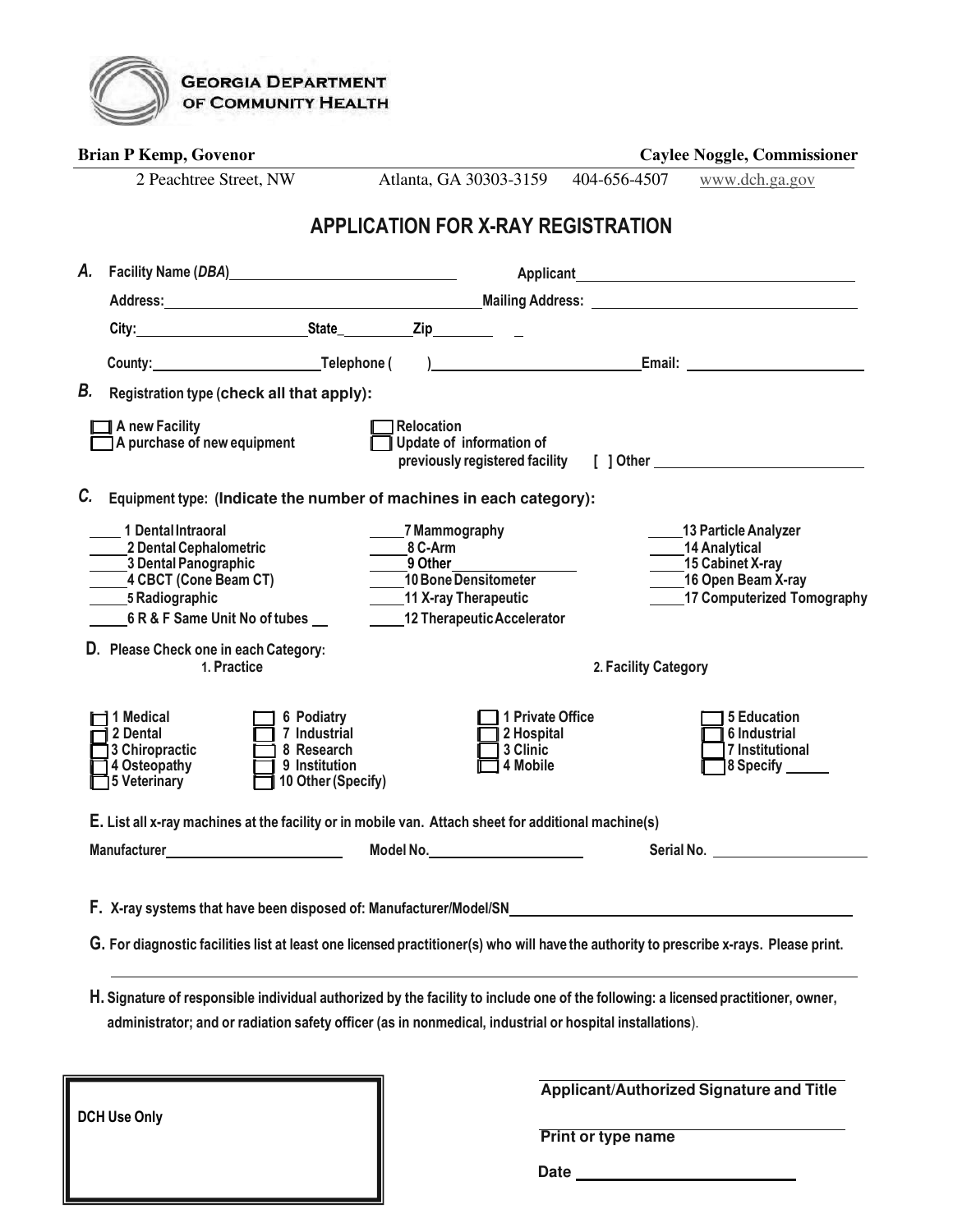## **O.C.G.A. § 50-36-1(e)(2) Affidavit**

By executing this affidavit under oath, as an applicant for a **license, permit or registration**, as referenced in O.C.G.A. § 50-36-1, from the **Department of Community Health, State of Georgia**, the undersigned applicant verifies one of the following with respect to my application for a public benefit:

1) I am a United States citizen.

- 2) I am a legal permanent resident of the United States.
- 3) I am a qualified alien or non-immigrant under the Federal Immigration and Nationality Act with an alien number issued by the Department of Homeland Security or other federal immigration agency.

My alien number issued by the Department of Homeland Security or other federal immigration agency is:

The undersigned applicant also hereby verifies that he or she is 18 years of age or older and has provided at least one secure and verifiable document, as required by O.C.G.A. § 50-36-1(e)(1), with this affidavit.

The secure and verifiable document provided with this affidavit can best be classified as:

.

In making the above representation under oath, I understand that any person who knowingly and willfully makes a false, fictitious, or fraudulent statement or representation in an affidavit shall be guilty of a violation of O.C.G.A. § 16-10-20, and face criminal penalties as allowed by such criminal statute.

Executed in (city), \_ (state).

Signature of Applicant

Printed Name of Applicant

.

SUBSCRIBED AND SWORN BEFORE ME ON THIS THE  $DAY OF$  , 20

NOTARY PUBLIC My Commission Expires: